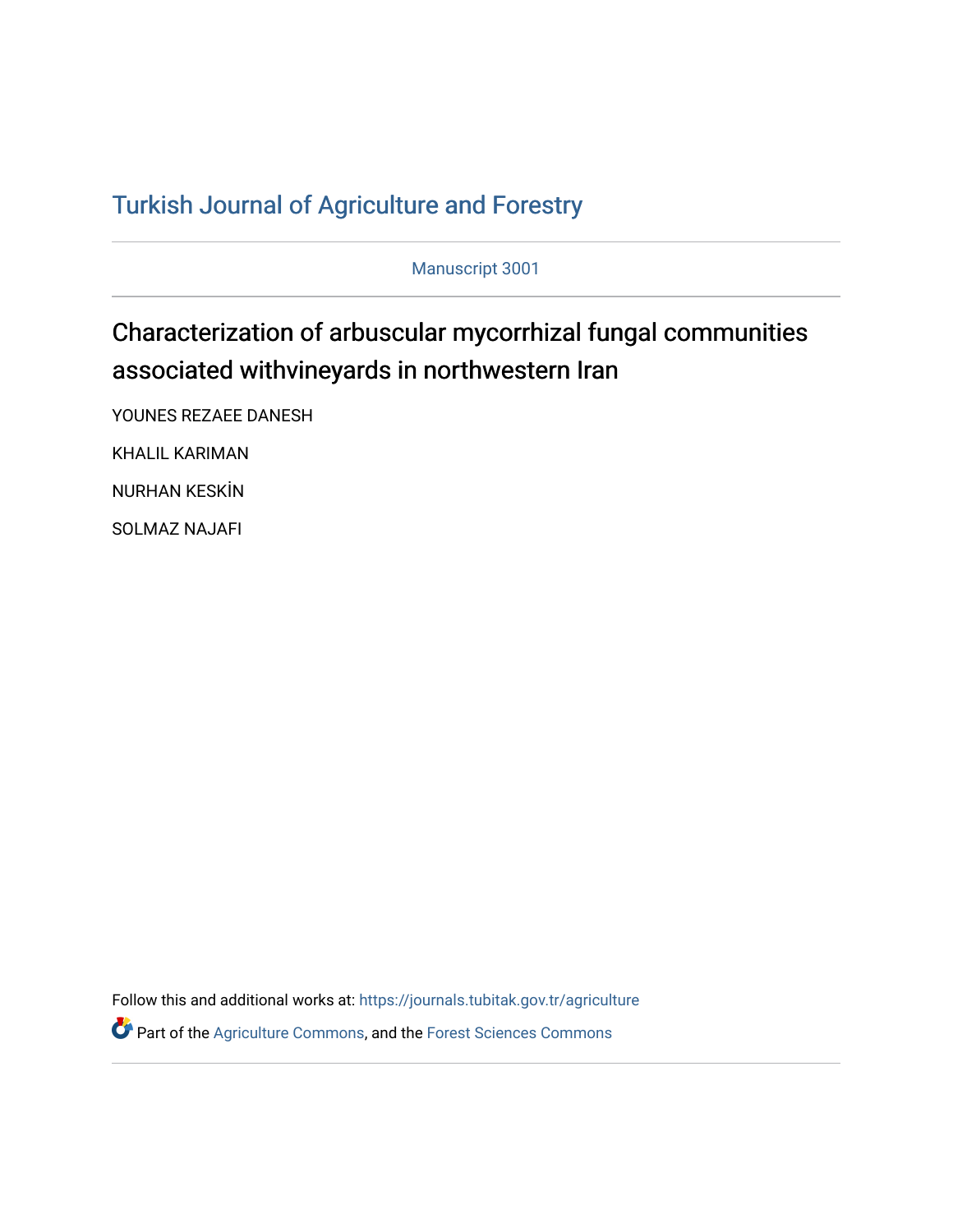

**Turkish Journal of Agriculture and Forestry Turk J Agric For** 

**http://journals.tubitak.gov.tr/agriculture/**

(2022) 46: 271-279 © TÜBİTAK doi:10.55730/1300-011X.3001

### **Characterization of arbuscular mycorrhizal fungal communities associated with vineyards in northwestern Iran**

**Younes REZAEE DANESH1 \*, Khalil KARIMAN2 , Nurhan KESKİN3 , Solmaz NAJAFI4**

<sup>1</sup>Department of Plant Protection, Faculty of Agriculture, Urmia University, Urmia, Iran Department of Plant Protection, Faculty of Agriculture, Urmia University, Urmia, Iran <sup>2</sup><br><sup>2</sup>UMA Sehool of Agriculture and Faxisonment. The University of Western Australia, Borth, At UWA School of Agriculture and Environment, The University of Western Australia, Perth, Australia <sup>3</sup>  $^3$ Department of Horticulture, Faculty of Agriculture, Van Yüzüncü Yıl University, Van, Turkey 4 Department of Field Crops, Faculty of Agriculture, Van Yüzüncü Yıl University, Van, Turkey

| Received: 13.10.2021 |  | Accepted/Published Online: 23.02.2022 |  | <b>Final Version: 21.06.2022</b> |
|----------------------|--|---------------------------------------|--|----------------------------------|
|----------------------|--|---------------------------------------|--|----------------------------------|

**Abstract:** Arbuscular mycorrhizal fungi (AMF) establish beneficial symbiotic associations with plants, enhancing their nutrient uptake, growth, and stress tolerance. The present study was aimed to investigate AMF spore density, species composition, mycorrhizal colonization patterns, and correlation of these indices with soil physicochemical parameters at four vineyards located in one of the most important grape-producing regions of Iran (West Azerbaijan province). Forty-three soil samples were collected from four grapeproducing regions during July-August 2019. The total spore abundance ranged from 39–647 spores per 100 g dry soil. Twelve AMF species, representing six genera (*Rhizophagus, Funneliformis, Glomus, Septoglomus, Claroideoglomus*, and *Scutellospora*) were identified. *Rhizophagus fasciculatus* was the most frequently found species, with a frequency of 75%. Two of the identified species, *G. glomerulatum* and *Scutellospora calospora* are new for the mycoflora of Iran. Significant negative correlations were detected between AMF attributes [spore density, AMF colonization frequency (F%) as well as AMF colonization intensity (M%)] and soil phosphorus content. The results provide insights into the AMF communities and dynamics in vineyards as influenced by soil parameters, improving our understanding of soil biological fertility in grape production systems.

**Key words:** Arbuscular mycorrhizal fungi, *Vitis vinifera* L, identification, spore density, root colonization

#### **1. Introduction**

Arbuscular mycorrhizal fungi (AMF) are obligate symbiotic soil-inhabiting fungi that form one of the Earth's most common symbiotic associations. These fungi form arbuscular mycorrhizal (AM) symbiosis with plants. They improve the availability of certain essential plant nutrients [e.g., phosphorus (P), zinc (Zn), iron (Fe), and copper (Cu)], which are considered to have low mobility in the soil (Ortas and Akpinar, 2006; Bucher, 2007, Schnepf et al., 2008). Approximately, 80% of higher plants have associations with AMF, which produce finely branched hyphal structures (arbuscules) inside the cortical cells of plant roots (Robinson-Boyer et al., 2009). Since the AMF hyphae are narrower, longer, and more versatile in their direction of growth, they are more efficient than root hairs in terms of nutrient/water acquisition (Goltapeh et al., 2008). Most vascular plants require mycorrhizal colonization to increase survival (Robinson-Boyer et al., 2009).

Grapevine (*Vitis vinifera* L. vitaceae), with about 60 species worldwide, are primarily distributed in the

Northern Hemisphere. *Vitis vinifera* L., with around 6000 cultivars, originated from West Asia and has been cultivated for about 5000 years (Ercisli et al., 2008; Agar et al., 2012a). It is distributed between America and Asia, and its fruits have both nutritional and medicinal values (Agar et al., 2012b).

Currently, there is a widespread usage of synthetic pesticides and fertilizers to repress plant pathogens and stimulate plant growth in grapevine nurseries and vineyards. Such practices may reduce microbial complexity in the soil, declining the overall soil health and plant performance (Trouvelot et al., 2015). To minimize the adverse environmental effects of chemical inputs and increase soil fertility, numerous studies have been conducted to explore the impact of organic *versus*  conventional systems on soil microbial dynamics (Ryan and Graham, 2002; Purin et al., 2006; Freitas et al., 2011).

AMF inoculation of grapevines has been proposed as the alternative to conventional methods to manage soil sickness problems and improve grapevine growth and health (Schreiner, 2003). In addition to enhanced plant

<sup>\*</sup> Correspondence: y.rdanesh@yahoo.com

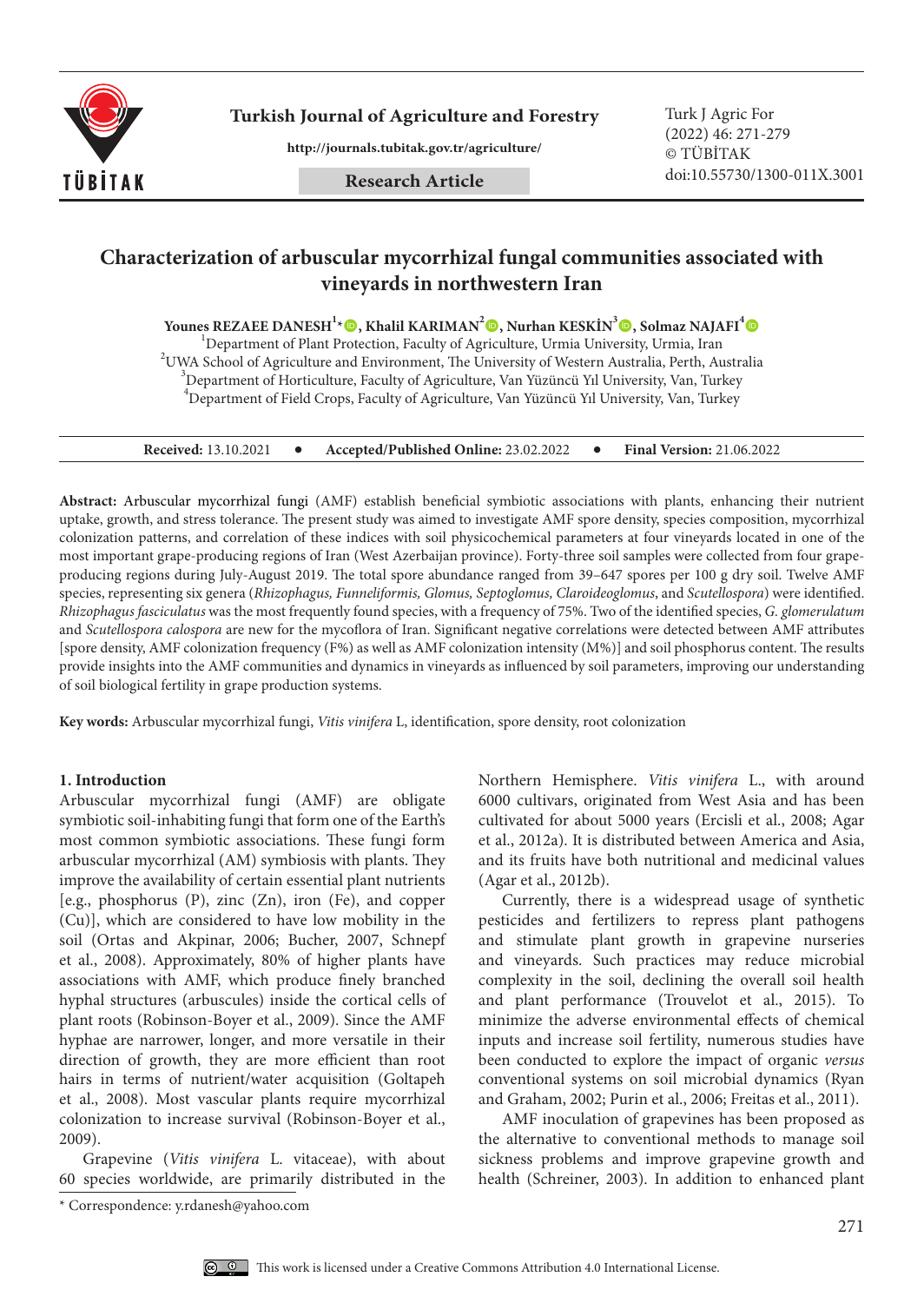growth, association between AMF and grapevine roots can increase tolerance to drought (Nikolaou et al., 2003; Schreiner and Linderman, 2005; Schreiner et al., 2007; Belew et al., 2010). The dependency of plants on AMF for acquiring nutrients can be determined by a number of factors, particularly the type of their root system. Coarserooted plants, such as grapevines, are more dependent on AMF for nutrient uptake than fine-rooted species (Motosugi et al.*,* 2002). It is well-established that AMF colonization of grapevine roots contributes to the optimum performance (Meyer et al., 2005). Van Rooyen et al. (2004) showed that inoculation of transplanted grapevines with AMF improves their photosynthetic performance. In contrast, it had no significant impact on the biomass and mineral nutrition of the transplanted grapevines.

Sustainable cropping systems, characterized by low inputs of synthetic fertilizers and biocides, strongly rely on the symbiotic benefits provided by AMF. Considering the well-documented growth/nutritional benefits of AMF for different agricultural and horticultural plants, it is crucial to determine the AMF composition and dynamics in the crop fields, fruit orchards, and vineyards. Our knowledge is quite limited on the AMF composition in vineyards of Iran (Sedaghati, 2002). Therefore, a comprehensive study was conducted to determine the AMF spore density, species composition, and mycorrhizal colonization patterns in four different vineyards located in one of the most important grape-producing regions of Iran (West Azerbaijan province) and determine whether these AMF attributes are correlated with soil chemical parameters.

#### **2. Materials and methods**

#### **2.1. Study area, soil sampling and physicochemical analysis**

During summer (July–August) 2019, 43 soil samples were collected from vineyards along the major grape-producing regions of West Azerbaijan province (northwestern Iran). The sampling areas were located in four different regions as the most important grape-producing areas including (Mahabad-Naghadeh), (Nazlou-Sero), (Oshnavieh-Shohada valley), and Salmas (Table 1, Figure 1). For each composite soil sample (3 kg), ten soil core samples with fine roots were randomly sampled at a depth of 35 cm (the

mycorrhizal incidence is maximal) and mixed thoroughly. The soil samples were dried at room temperature  $(22 \pm 1)$ °C) and stored at 4 °C until spore isolation. Different soil physico-chemical parameters such as pH, contents of K, P, and organic matter (OM) as well as total nitrogen (TN) were analyzed at laboratories of the Urmia University (Iran) as well as Van Yüzüncü Yıl University (Turkey).

#### **2.2. Estimation of AMF spore density**

The soil samples were directly used for the estimation of the AMF spore density. Three replicates (100 g each) were taken from all 43 soil samples and spores were isolated using the wet sieving method followed by centrifugation in 55% sucrose solution (Gerdemann and Nicolson, 1963). The total abundance of AMF spores per sample was calculated as the mean of the three replicates.

#### **2.3. Establishment of trap culture and fungal species identification**

Young and healthy AMF spores are required for microscopic slides preparation; hence, trap cultures with maize were established under greenhouse conditions for 6 months. As described above, the AMF spores were isolated from 250 g soil of each trap culture sample. Spores were selected and grouped according to their morphology (i.e. color, size, and structural characteristics) by using a dissecting microscope. Semipermanent slides were prepared using Melzer's reagent with polyvinyl-lacto-glycerol (PVLG). Two hundred and fifty slides were prepared for all trap culture soil samples. Fungal species were identified following Schenk and Perez (1998) and online taxonomic resources such as INVAM (http://www.invam.caf.wvu. edu) as well as collaboration with the School of Agriculture and Environment, University of Western Australia. AMF species frequency was also measured using the following formula (Rezaee Danesh, 2013):

Species frequency (%) =  $\frac{A}{R} \times 100$ 

A = Number of samples in which the species was observed  $B = Total number of samples$ 

#### **2.4. Fungal colonization indices assay**

Twenty short fine root fragments (about 1 cm in length) from each soil sample were cleared and stained (Philips and Hayman, 1970) and examined at 100×–400×

**Table 1.** Geographic details of the sampling areas used to study the arbuscular mycorrhizal fungal communities associated with grapevines in northwestern Iran.

| Sampling areas      |           | Sample codes   Geographic location                                                    |
|---------------------|-----------|---------------------------------------------------------------------------------------|
| Mahabad-Naghade     | G1-G10    | $(36^{\circ}45'51''N, 45^{\circ}43'26''E) - (36^{\circ}57'21''N, 45^{\circ}23'39''E)$ |
| Nazlou-Sero         | $G11-G19$ | $(37°37'23"N, 45°1'7"E) - (37°43'4"N, 44°45'22"E)$                                    |
| Oshnavie-Piranshahr | $G20-G31$ | $(37°2'23"N, 45°5'54"E) - (37°17'21"N, 45°8'5"E)$                                     |
| Salmas              | $G32-G43$ | (38°11'50"N, 44°45'55"E)                                                              |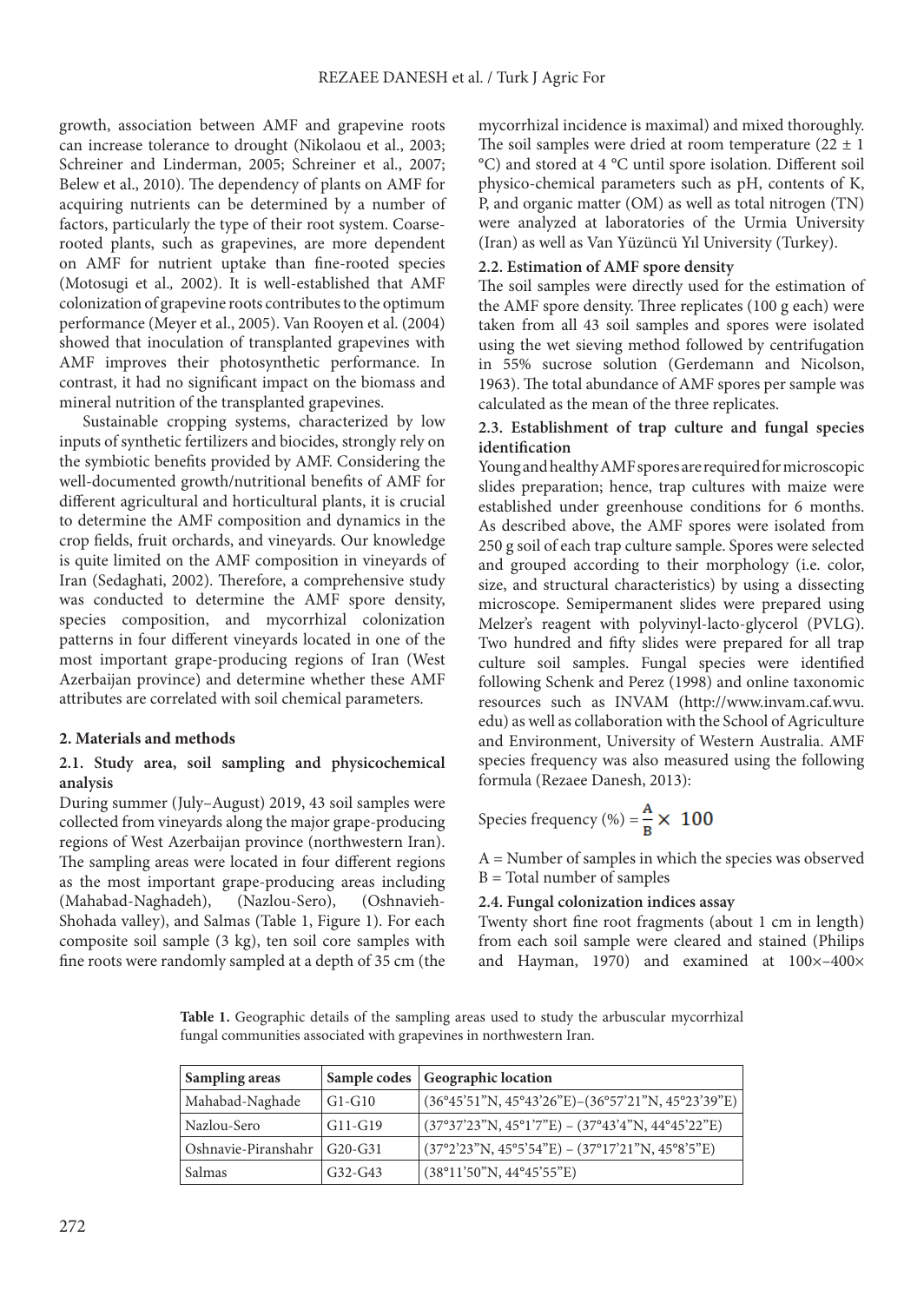

**Figure 1.** Location of different sampling areas used to study the arbuscular mycorrhizal fungal communities in vineyards in West Azerbaijan province, Iran.

magnification under a compound microscope (Nikon Eclipse E200, Japan) to study different AMF structures in roots. The AMF colonization patterns, including colonization frequency (F%) and colonization intensity (M%), were also determined on the randomly selected fine roots (Trouvelot et al., 1986). Roots were considered mycorrhizal if they contained vesicles, arbuscules, coils, or nonseptate hyphae within the cortex at the point of intersection between the root and eyepiece micrometer.

#### **2.5. Statistical analysis**

Spore density values were compared with the colonization indices in each sampling area to find any correlation between the fungal spore density and root colonization patterns. All recorded data were subjected to one-way analysis of variance (ANOVA) in R Studio Desktop 1.2.5042

software by using Duncan multiple range test (DMRT)  $(p < 0.01)$  to detect significant differences in variable means. The mean spore numbers of four sampling areas were subjected to hierarchical cluster analysis by using the UPGMA method and Euclidean distance using the software package SPSS 26 for Windows. Pearson's correlation coefficients determined the relationship between soil chemical parameters and AMF spore density and AM colonization indices. According to Guilford's ruleof-thumb, the magnitude of correlations was interpreted (Guilford, 1973).

#### **3. Results**

#### **3.1. Soil physicochemical analysis**

The analysis of the soil physico-chemical parameters (Table 2) showed that the total nitrogen (TN) values were significantly higher in Nazlou-Sero and Oshnavie-Piranshahr areas than Mahabad-Naghade and Salmas (p < 0.01). These values were in the same range in Nazlou-Sero and Oshnavie-Piranshahr areas and Mahabadnaghade and Salmas, with no significant differences. The soil P contents were not significantly different between Mahabad-Naghade and Salmas regions but showed difference with the Nazlou-Sero region ( $p < 0.01$ ). The highest p value (13.5 ppm) belonged to the Salmas area. The soil exchangeable K ranged between 322.42 mgkg–1 soil (Salmas) and 375.51 mgkg–1 soil (Nazlou-Sero) with no significant differences among the four sampling areas. The soil pH ranged from 7.57 (Nazlou-Sero) to 7.92 (Salmas) but it did not show significant differences among the sampling regions. Salmas had the lowest soil OM content among the regions, whereas the soil OM content did not differ significantly among Nazlou-Sero, Oshnavie-Piranshahr, and Mahabad-Naghade regions.

#### **3.2. Estimation of AMF spore density**

The AMF spores were found in all soil samples collected from four different sampling areas. Total spore density ranged from 39 (G3 in Mahabad-Naghade area) to 647 spores/100 g dry soil (G26 in Oshnavie-Piranshahr area);

| Area                                    |                   |                   | $\vert$ TN (%) $\vert$ P (ppm) $\vert$ K (mgkg <sup>-1</sup> ) $\vert$ pH |                   | OM(%)             |
|-----------------------------------------|-------------------|-------------------|---------------------------------------------------------------------------|-------------------|-------------------|
| Mahabad-Naghade                         | $0.38^{b}$        | 12.3 <sup>a</sup> | 330.32 <sup>a</sup>                                                       | 7.87 <sup>a</sup> | $9.45^{ab}$       |
| Nazlou-Sero                             | 0.57 <sup>a</sup> | 7.17 <sup>b</sup> | $375.51^a$                                                                | 7.57 <sup>a</sup> | $12.85^{\circ}$   |
| Oshnavie-Piranshahr   0.52 <sup>a</sup> |                   | $10.07^{ab}$      | $352.35^a$                                                                | $7.63^{\circ}$    | $12.63^{\circ}$   |
| Salmas                                  | 0.30 <sup>b</sup> | $13.5^{\circ}$    | $322.42^{\circ}$                                                          | 7.92 <sup>a</sup> | 6.54 <sup>b</sup> |

**Table 2.** The mean values of soil physicochemical parameters in four different sampling areas.

(TN): total nitrogen; (P): phosphorous; (K): potassium; (OM): organic matter

Means within columns followed by the same letters are not significantly different according to the DMRT test ( $p < 0.01$ )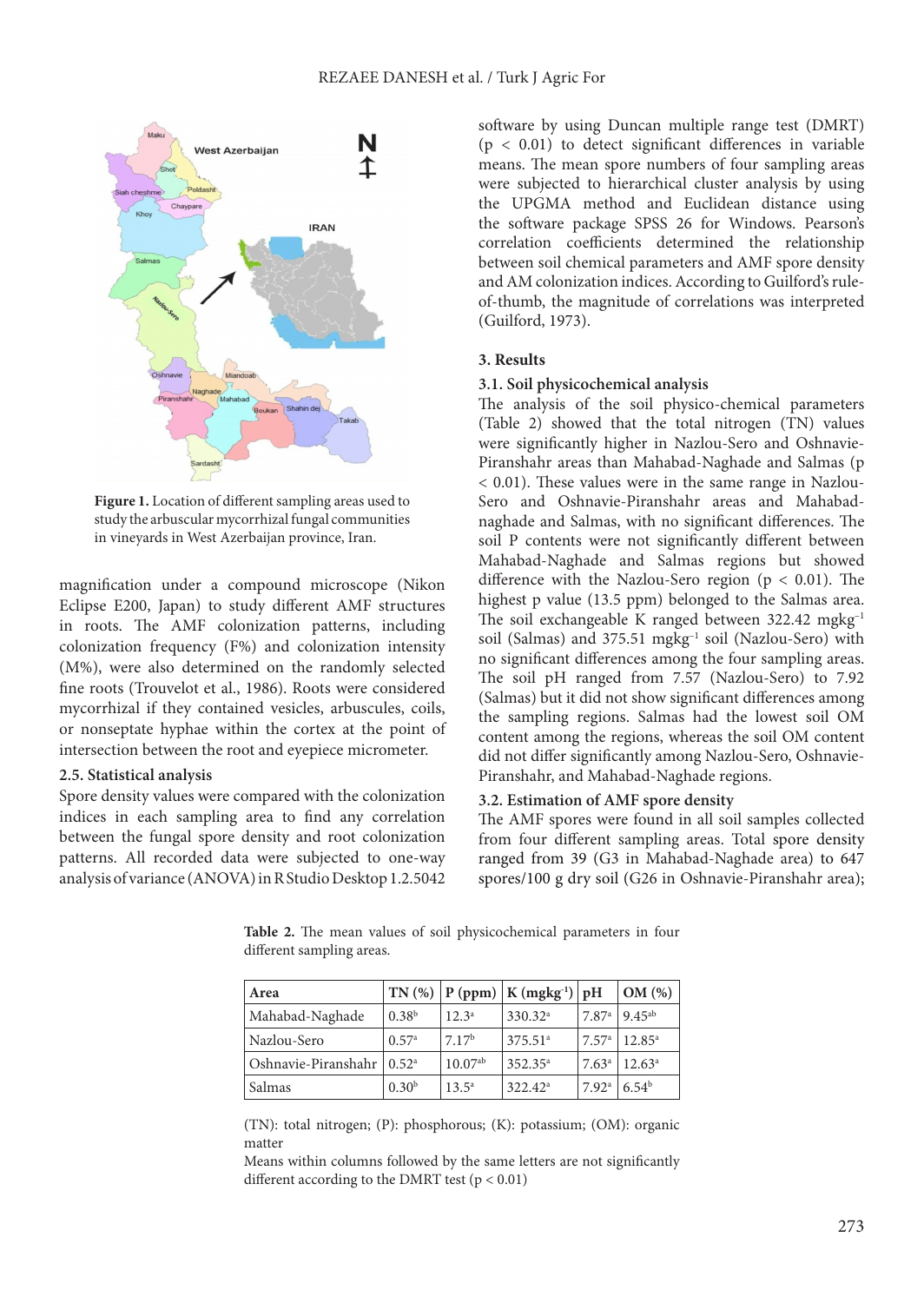with a mean of 213.91 spores/100 g dry soil. Analysis of variance (ANOVA) for the density of AMF spores of various sampling areas revealed no significant differences among the different sampling areas (df 3, MS 3123.82, F 0.07). Still, the highest number of spores (224 spores/100 g dry soil) were observed in the Nazlou-Sero area. In contrast, there was a significant ( $p < 0.01$ ) difference for the mean number of AMF spores among samples collected within each area (df 39, MS 48013.25, F 29.72). The cluster analysis grouped different sampling areas in three major clusters based on the AMF spore density. Mahabad-Naghade and Oshnavie-Piranshahr areas were grouped together, showing a high degree of similarity. Nazlou-Sero and Salmas areas were separately grouped at levels of distance below 5 (Figure 2).

#### **3.3. Root AM colonization indices assay and correlation analysis**

Different AMF structures such as arbuscules, vesicles, hyphal coils, and in some cases, spore masses were observed in all root samples (Figure 3). Vesicles and



**Figure 2.** Dendrogram resulting from the UPGMA clustering for the different sampling areas based on the mean number of AMF spores. The scale shows the distance among the sampling areas.

hyphae were the most common structures observed. AMF spores were also observed in relatively low numbers in or around the roots in a few cases.

The mean values of AMF spore density and colonization indices in four sampling areas are presented in Table 3. Observations of semipermanent slides showed that AMF colonized all examined plant roots over all sampling areas with colonization frequency (F%) ranging from 83.33% to 94%, with an average of 88.71%. The colonization intensity (M%) ranged between 29.3% to 61.06%, with an average of 43.96%. There were no significant differences in root AM colonization indices ( $p < 0.01$ ) among the four sampling areas. The spore density (SD) did not differ significantly among sampling areas. In addition, the results showed that the spore density was not significantly correlated with colonization indices.

Pearson's correlation coefficients (r) for different soil chemical parameters, AMF spore density, and root colonization indices are presented in Tables 4 and 5, respectively. A significant negative correlation (with moderate magnitude) was observed between AMF spore density and soil P ( $r = -0.42$ , Table 4). Except for soil P, no significant correlations were noted between AMF spore density and other soil parameters. The results showed that there were significant negative correlations between AMF colonization frequency (F%) and AMF colonization intensity (M%) with soil P (with weak magnitude;  $r =$  $-0.232$  and  $r = -0.175$ , respectively, Table 5). Other than soil P, no significant correlation was detected between



Figure 3. Semipermanent slides showing grapevine roots colonized by AMF. (V) vesicles, (IM) intraradical mycelium, (S) spores, and (A) arbuscules.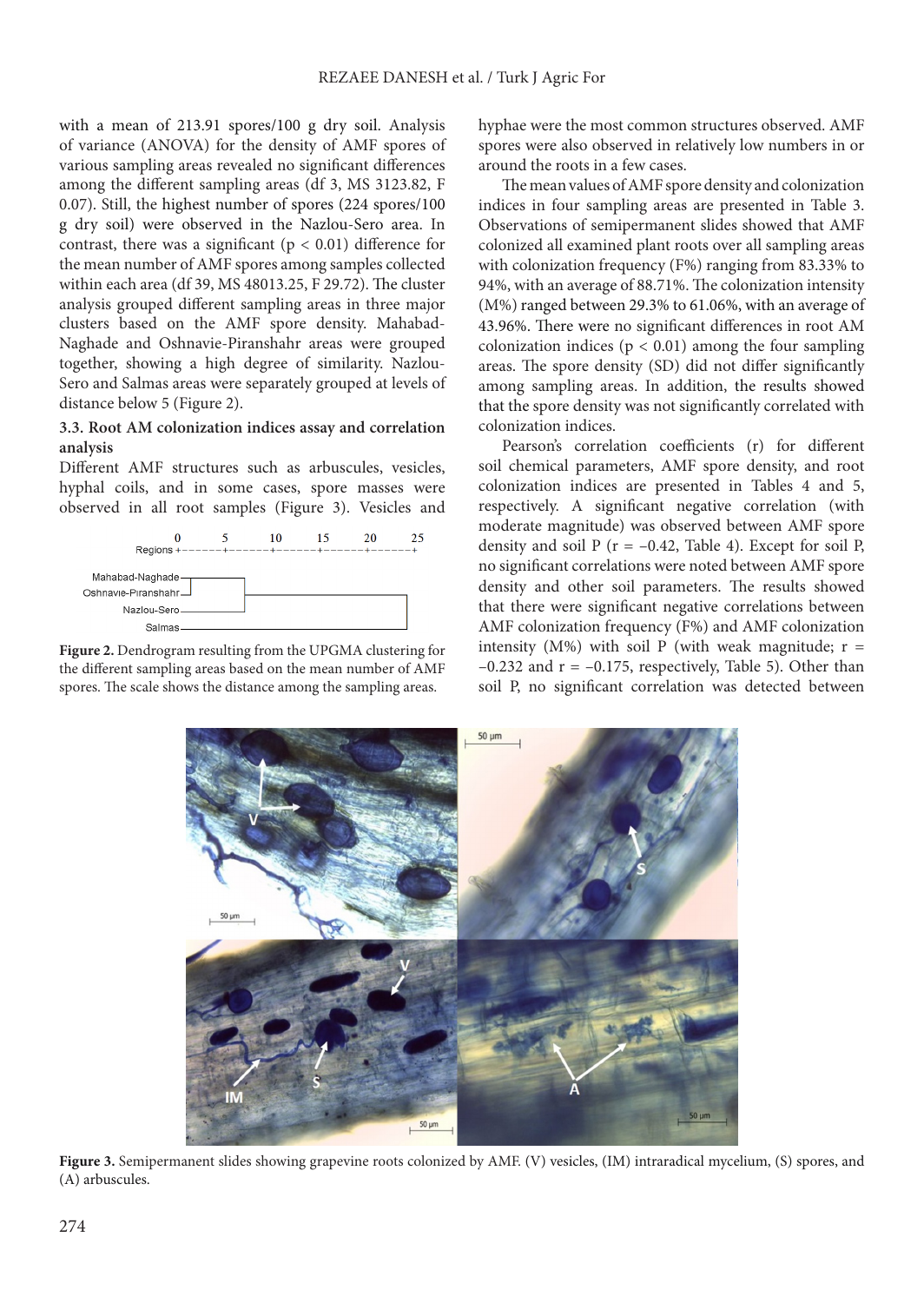| Areas               | <b>SD</b><br>(N/100 g) | $F(\%)$            |                    | $M$ (%) FSD (%)      |
|---------------------|------------------------|--------------------|--------------------|----------------------|
| Mahabad-Naghade     | $215^a$                | 94 <sup>a</sup>    | 61.06 <sup>a</sup> | $83.33^{a}$          |
| Nazlou-Sero         | 224 <sup>a</sup>       | 83.33 <sup>a</sup> | 29.3 <sup>a</sup>  | $33.33^{a}$          |
| Oshnavie-Piranshahr | 216 <sup>a</sup>       | $87.5^{\circ}$     | 39.4 <sup>a</sup>  | 50 <sup>a</sup>      |
| Salmas              | 201 <sup>a</sup>       | 90 <sup>a</sup>    | 46.09a             | $66.67$ <sup>a</sup> |

**Table 3.** The mean values of AMF spore density and colonization indices in four different sampling areas.

(SD): spore density; (F): colonization frequency; (M): colonization intensity; (FSD): fungal species diversity. Means within columns followed by the same letters are not significantly different according to the DMRT test ( $p < 0.01$ ).

**Table 4.** Correlation coefficients between soil parameters and AMF spores density.

| Parameter                                                                    | pH | D | $\left  \text{OM } (\%)\right  \text{TN } (\%)\right  K$ |       |       |
|------------------------------------------------------------------------------|----|---|----------------------------------------------------------|-------|-------|
| Spore density (SD) $\vert$ -0.122 $\vert$ -0.420 <sup>**</sup> $\vert$ 0.210 |    |   |                                                          | 0.225 | 0.125 |

**(**TN): total nitrogen; (P): soil phosphorous; (K): soil potassium; (OM): organic matter.

\*\*: Significant at p < 0.01

**Table 5.** Correlation coefficients between AMF root colonization indices and soil parameters.

| Colonization<br>indices              | pH | P                                                                                        | <b>OM</b><br>(96) | <b>TN</b><br>(96) | K | <b>SD</b> |
|--------------------------------------|----|------------------------------------------------------------------------------------------|-------------------|-------------------|---|-----------|
| Colonization<br>$ $ frequency $(F%)$ |    | $-0.454$ $-0.232$ <sup>**</sup> $\vert$ 0.152 $\vert$ 0.178 $\vert$ 0.182 $\vert$ -0.081 |                   |                   |   |           |
| Colonization<br>intensity (M%)       |    | $-0.375$ $-0.175$ <sup>**</sup> $\vert 0.127 \vert 0.153 \vert 0.134 \vert -0.032$       |                   |                   |   |           |

(TN): total nitrogen; (P): soil phosphorous; (K): soil potassium; (OM): organic matter; (SD): spore density

\*\*: Significant at p < 0.01.

AMF colonization indices and other soil parameters. Root colonization indices were not significantly correlated with the AMF spore density (Table 5).

#### **3.4. AMF species identification and their frequencies**

A total of 12 AMF species were identified in all samples, which belonged to six genera (*Rhizophagus, Funneliformis, Glomus, Septoglomus, Claroideoglomus*, and *Scutellospora*). Three species belonged to each *Rhizophagus, Funneliformis*, and *Glomus* genera. Also, the *Septoglomus, Claroideoglomus*, and *Scutellospora* genera each had one species (Table 6 and Figure 4). Two species, *G. glomerulatum* and *S. calospora*, were new records for the mycoflora of Iran. Moreover, *G. versiforme*, *Claroideoglomus etunicatum*, and *Funneliformis caledonius* were recorded for the first time



**Figure 4.** Microscopic images of the AMF species associated with grapevines, A: *Rhizophagus fasciculatus*, B: *Funneliformis mosseae*, C: *Glomus macrocarpum*, D: *Funneliformis geosporus*, E: *Rhizophagus intraradices,* F: *Funneliformis caledonius*, G: *Septoglomus constrictum*, H: *Claroideoglomus etunicatum*, I: *Scutellospora calospora*, J: *Rhizophagus aggregatus*, K: *Glomus glomerulatum*, L: *Glomus versiforme*. AM fungal structures, Spores (s), Attached hypha (Sh), Septum (Sp), Cell wall layers (swl1, swl2) and Sporogenous cell (Sc).

**Table 6.** List of the identified AMF species and their frequencies in vineyard soils from four different sampling areas (West Azarbaijan province, Iran).

| No.            | <b>Species</b>             | Frequency (%) |
|----------------|----------------------------|---------------|
| 1              | Rhizophagus fasciculatus   | 75            |
| $\overline{c}$ | Funneliformis mosseae      | 43            |
| 3              | Rhizophagus aggregatus     | 38            |
| 4              | Glomus macrocarpum         | 30            |
| 5              | Funneliformis geosporus    | 22            |
| 6              | Septoglomus constrictum    | 18            |
| 7              | Rhizophagus intraradices   | 13            |
| 8              | Funneliformis caledonius   | 9             |
| 9              | Claroideoglomus etunicatum | 5             |
| 10             | Glomus versiforme          | 5             |
| 11             | Glomus glomerulatum*       | 2             |
| 12             | Scutellospora calospora*   | 1             |

\* New species for mycoflora of Iran.

from the vineyards in Iran. The AMF species frequency estimated from different grapevines soil samples showed that the most frequent species belonged to the genus *Funneliformis,* particularly *F. fasciculatus* (75%). On the other hand, *G. glomerulatum* and *S. calospora* had the lowest frequencies (2% and 1%, respectively, Table 6).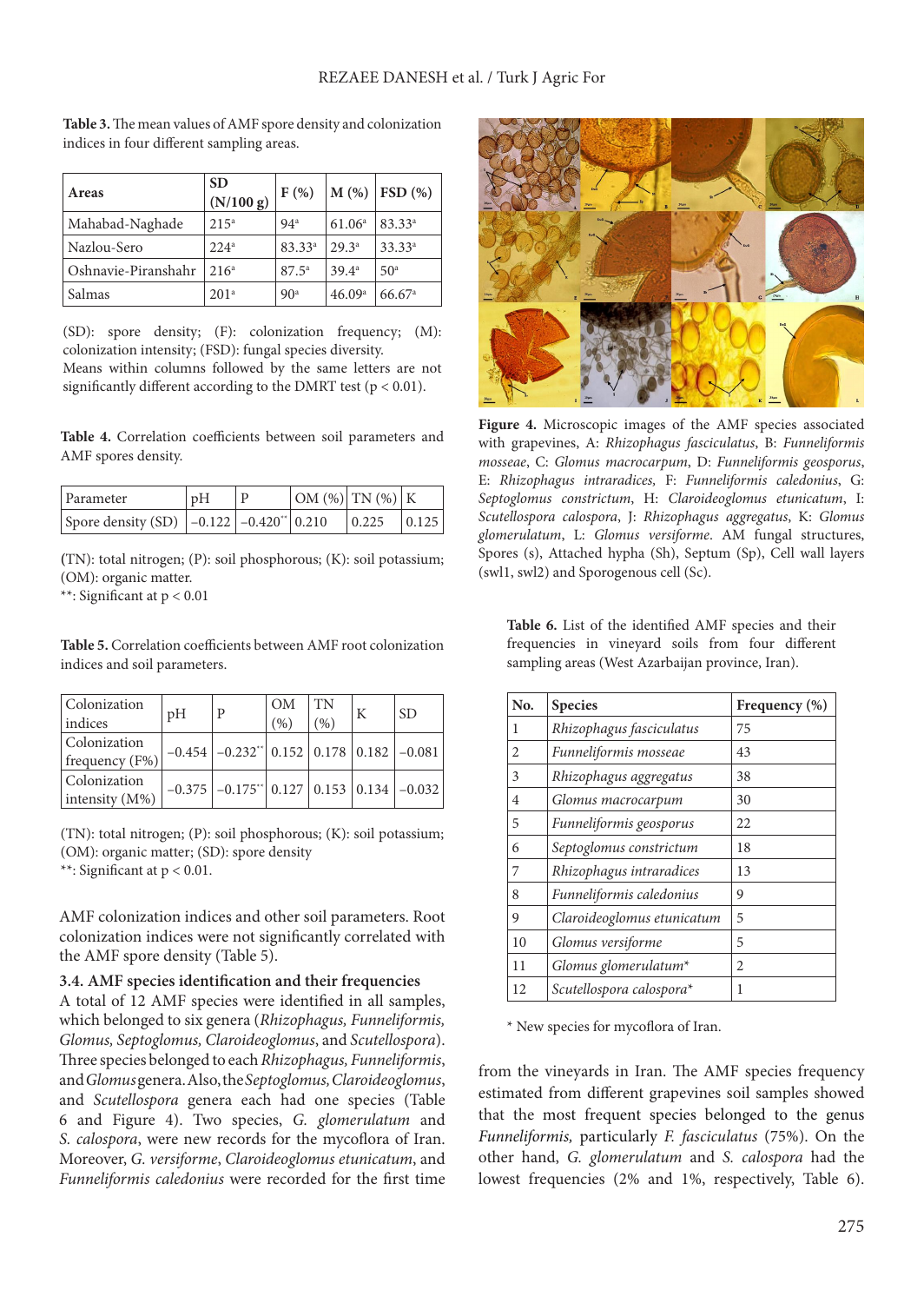The AMF species diversity varied among the regions. The number of AMF species per sample ranged from 4 to 10 (average of 7). The highest AMF species diversity was observed in Mahabad-Naghade area (83.33%) followed by Salmas (66.67%), Oshnavie-Piranshahr (50%), and Nazlou-Sero (33.33%) areas, respectively which correlated with AMF colonization indices (Table 3). *Funneliformis fasciculatus* and *F. mosseae* were the most frequently found AMF species in all four sampling areas.

#### **4. Discussion**

Understanding the factors that drive the diversity and community composition of AMF in vineyards is important due to the role that AMF play in soil health and the functionality of vineyard ecosystems. Numerous studies have shown that grapevines are dependent on AMF for normal growth and development as well as nutrient uptake (Linderman and Davis, 2001; Schreiner, 2007). Grapevines preinoculated with different *Glomus*  species grew considerably faster than noninoculated plants (Karagiannidis et al., 2007; Almaliotis et al., 2008). Ozdemir et al. (2010) showed that *G. mosseae* had a more significant effect on shoot growth parameters, whereas *G*. *intraradices* had a more significant effect on root growth parameters and uptake of P and Zn. They suggested that these species aid grapevines overcome nutrient deficiencies, especially in soils with low P and Zn contents. Kara et al. (2011) reported positive effects of *Glomus*  spp. applications on vegetative development of grapevine cuttings; they used two commercial AMF preparations as Mycosym® (*G. intraradices*) and MycoApply® (consortium of *G. mosseae*, *G. intraradices*, *G. aggregatum*, and *G. etunicatum*) on young plants of table grape varieties and rootstock 41B under greenhouse conditions. Van Rooyen et al. (2004) reported higher stomatal conductance, transpiration rate, and midday xylem water potential in young grapevine plants inoculated with *G. etunicatum.*  Spore analysis is an established assay to investigate the viable AMF communities in the soil. Direct extraction of AMF spores from the soil is inadequate for AMF community studies, and sequential trap cultures must be established to record the full range of available species and encourage the initially nonsporulating AMF species. In other words, trap culture techniques might better reflect the AMF community make-up (Robinson-Boyer et al., 2009). Different environmental and soil physicochemical properties such as topography, K, N (Treseder, 2004), soil compaction (Waltert et al., 2002), as well as climatic conditions and host plant (Kivlin et al., 2011) might affect the number of AMF spores and AMF species diversity among different regions. Soil acidity or alkalinity was also demonstrated to be a detrimental factor to AMF sporulation in field soils (Isobe et al., 2007; Balestrini et al., 2010; Sas-Paszt et al., 2020; Betancur-Agudelo et al.,

2021). In the present study, spore densities and AM fungal colonization indices were negatively correlated with soil P contents. These results confirmed other studies (Karaarslan and Uyanöz, 2011; Halder et al., 2015; Hindumathi and Reddy, 2016; Mirzaei and Moradi, 2017) but in contrast with others (Aytok et al., 2013; Palta et al., 2018). Therefore, it could be supposed that the correlation depends on AM fungal species, environmental conditions as well as host plant species. The number of spores in soils may indicate the ability of those soils to support infection of plant roots by AMF (Schubert and Cravero, 1985). Despite differences in soil properties in four sampling areas, this study showed that no significant differences in spore density and root colonization indices were observed. Also, there was no correlation between the spore density and grapevine root colonization attributes. These findings are in contrast with some previous studies (Zahka et al., 1995; Brundrett et al., 1996), but they are consistent with those of Becerra et al. (2009) and Moradi et al. (2015). The efficiency of both spore formation and root colonization (from spores or extra radical mycelia) are important factors for maintaining and expanding AMF occupation in ecosystems (Wu et al., 2007). An effective colonization rate is usually about 40% (Thonar et al., 2011), although it is contextdependent. In the present study, based on observation of AMF structures such as vesicles, arbuscules, and mycelia in roots, the average AMF colonization frequency (F%) and colonization intensity (M%) was 88.71% and 43.96%, respectively; indicating a potentially-effective symbiosis between grapevine and AMF. The AM colonization rate can be affected by environmental conditions and host plants. The observed differences in grapevine root colonization by AMF in the present study agree with previous studies on grapevines (Bavaresco and Fogher, 1996; Linderman and Davis, 2001). The percentage of root colonization and the degree of growth response and nutritional benefits provided by AMF may vary according to the AMF species and the rootstock cultivars involved (Linderman and Davis, 2001). We identified 12 AMF species associated with grapevines using the morphology-based approach. The AMF species which are associated with grapevine has been addressed in several studies, initially using surveys based on spore morphology (Schubert and Cravero, 1985; Oehl et al., 2005). These studies highlighted the dominance of species of the former genus *Glomus* which now is classified in different genera such as *Glomus, Rhizophagus, Funneliformis, Claroideoglomus*, and *Paraglomus*. Recent studies have used DNA-based detection and identification methods to analyze AMF communities in colonized roots. Schreiner and Mihara (2009) detected AMF species in a set of ten vineyards in Oregon (USA) that belonged to Glomeraceae, Claroideoglomeraceae, Gigasporaceae, Paraglomeraceae, and Archaeosporaceae families. The family Acaulosporaceae was not found in this study.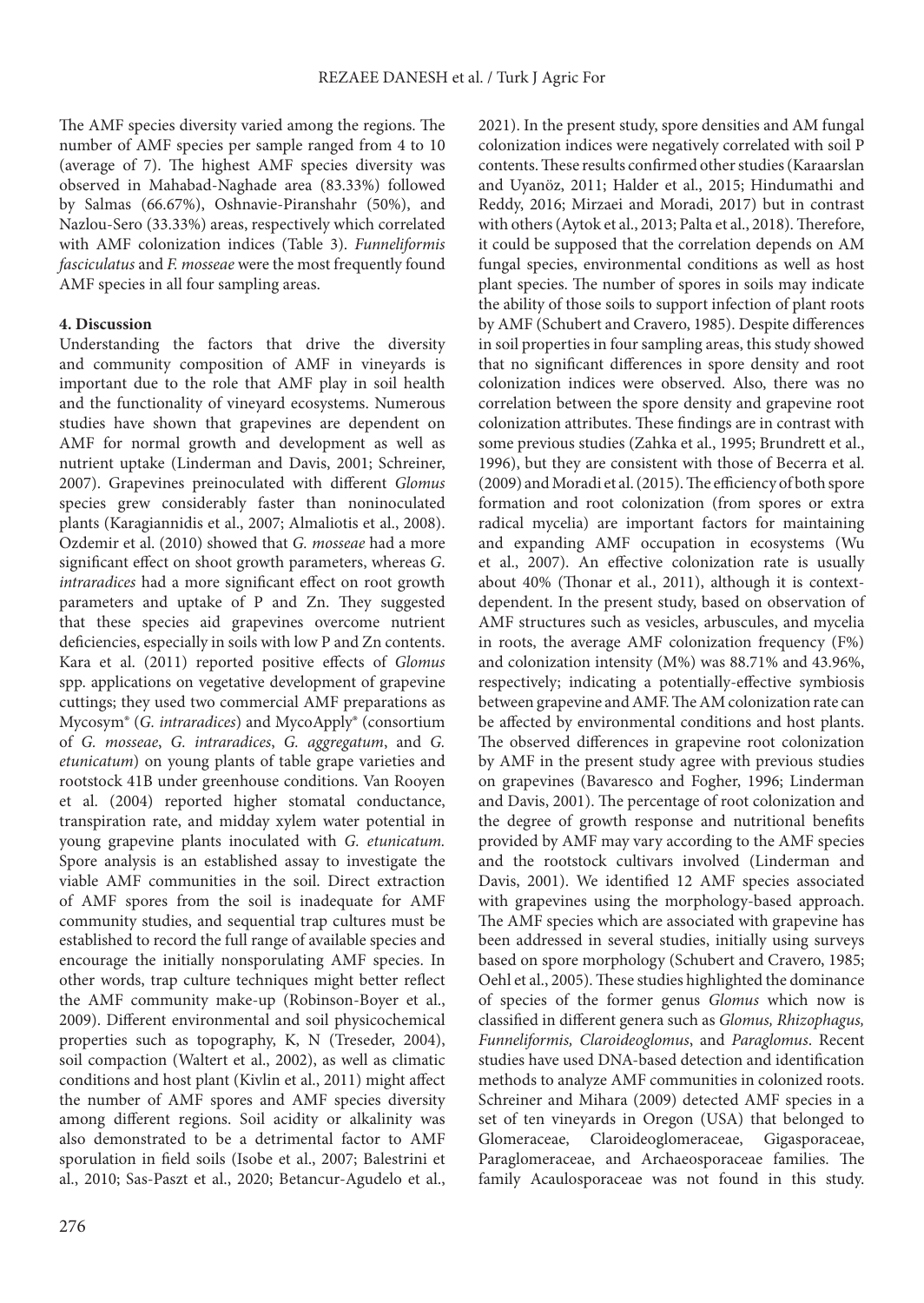Among the identified species, *Rhizophagus irregularis* and *Scutellospora callospora* were the most dominant and rare species. In our study, also the *S. callospora* was found as the rarest fungal species. Balestrini et al. (2010) was also studied the AMF community structures in two vineyards in Piedmont (Italy). They reported the Glomeraceae family as the dominant AMF communities in roots using DNA markers, whereas Acaulosporaceae were completely absent. Some phylotypes were in common with the Oregon study, such as certain Glomeraceae, and rare *S. calospora*. Also, the communities in the two different sites differed strongly, which were attributed to the different soil conditions. Lumini et al. (2010) used a pyrosequencing approach in vineyards in Sardinia to characterize local AMF communities. Again, the Glomerales order was dominant. Using similar sequencing technology, Holland et al. (2014) studied the AMF communities in vineyards of British Columbia (Canada). The identified fungal species in this study belonged to the genera *Rhizophagus, Funneliformis,* and *Claroideoglomus*, together with many unidentified Glomeraceae. In summary, there is currently

#### **References**

- Agar G, Yildirim N, Ercisli S (2012a). Genetic and biochemical differentiation in *Vitis vinifera* (Kabarcik) populations grown at different altitudes in Coruh Valley. Genetics and Molecular Research 11 (1): 211-220. doi: 10.4238/2012.February.3.1
- Agar G, Yildirim N, Ercisli S, Ergul A, Yuksel C (2012b). Determination of genetic diversity of *Vitis vinifera* cv. Kabarcik populations from the Coruh Valley using SSR markers. Biochemical Genetics 50: 476-483. doi: 10.1007/s10528-011- 9492-y
- Almaliotis D, Karagiannidis N, Chatzissavvidis C, Sotiropoulos T, Bladenopoulou S (2008). Mycorrhizal colonizationof table grapevines (cv. 'Victoria') and its relationship with certain soil parameters and plant nutrition. Agrochimica 52: 129–136.
- Aytok Ö, Yilmaz KT, Ortaş I, Çakan H (2013). Changes in mycorrhizal spore and root colonization of coastal dune vegetation of the Seyhan Delta in the post cultivation phase. Turkish Journal of Agriculture and Forestry 37: 52-61. doi: 10.3906/tar-1112-2
- Balestrini R, Magurno F, Walker C, Lumini E, Bianciotto V (2010). Cohorts of arbuscular mycorrhizal fungi (AMF) in *Vitis vinifera*, a typical Mediterranean fruit crop. Environmental Microbiology Reports 2: 594-604. doi: 10.1111/j.1758- 2229.2010.00160.x
- Bavaresco L, Fogher C (1996). Lime-induced chlorosis of grapevine as affected by rootstock and root infection with arbuscular mycorrhiza and *Pseudomonas flourescens*. Vitis 35: 119-123. doi: 10.5073/vitis.1996.35.119-123
- Becerra GA, Cabello M, Zak RM, Bartoloni N (2009). Arbuscular mycorrhizae of dominant plant species in Yungas forests, Argentina. Mycologia 101: 612-621. doi: 10.3852/08-176

not much conclusive evidence to set AMF communities in vineyards apart from communities in similar habitats. Dominance of the Glomeraceae family has also been demonstrated in our study which was in agreement with other studies in many other ecosystems.

#### **5. Conclusion**

In the present study, we identified 12 AMF species associated with grapevine roots in vineyards located in Northwestern Iran, reporting two new AMF species for the mycoflora of Iran (i.e. *G. glomerulatum* and *Scutellospora calospor*). Results showed that the AMF spore density, as well as AMF colonization frequency and intensity parameters, were negatively correlated with soil P contents. These observations are in line with the existing knowledge on the adverse effects of high soil P on AMF communities and dynamics. Hence, appropriate soil management practices can be considered to enhance the AMF diversity and ensure maximal benefits from AMF in vineyards.

- Belew D, Astatki T, Mokashi M, Getachew Y, Patil C (2010). Effects of salinity and mycorrhizal inoculation (*Glomus fasciculatum*) on growth responses of grape rootstocks (*Vitis* spp.). South African Journal for Enology and Viticulture 31: 82-88. doi: 10.21548/31-2-1404
- Betancur-Agudelo M, Meyer E, Lovato PE (2021). Arbuscular mycorrhizal fungus richness in the soil and root colonization in vineyards of different ages. Rhizosphere 17: 100307. doi: 10.1016/j.rhisph.2021.100307
- Brundrett MC, Ashwath N, Jasper DA (1996). Mycorrhizas in the Kakadu region of tropical Australia. I. Propagules of mycorrhizal fungi and soil properties in natural habitats. Plant and Soil 184: 159-171. doi: 10.1007/BF00029286
- Bucher M (2007). Functional biology of plant phosphate uptake at root and mycorrhiza interfaces. The New Phytologist 173: 11– 26. doi: 10.1111/j.1469-8137.2006.01935.x
- Ercisli S, Orhan E, Hizarci Y, Yildirim N, Agar G (2008). Genetic diversity in grapevine germplasm resources in the Coruh Valley revealed by RAPD markers. Biochemical Genetics 46: 590-597. doi: 10.1007/s10528-008-9173-7
- Freitas NO, Yano-Melo AM, Da Silva FB, De Melo NF, Maia LC (2011). Soil biochemistry and microbial activity in vineyards under conventional and organic management at Northeast Brazil. Scientia Agricola 68: 223-229. doi: 10.1590/S0103- 90162011000200013
- Gerdemann J, Nicolson T (1963). Spores of mycorrhizal *Endogone* species extracted from soil by wet sieving and decanting. Transactions of the British Mycological Society 46: 235-244. doi: 10.1016/S0007-1536(63)80079-0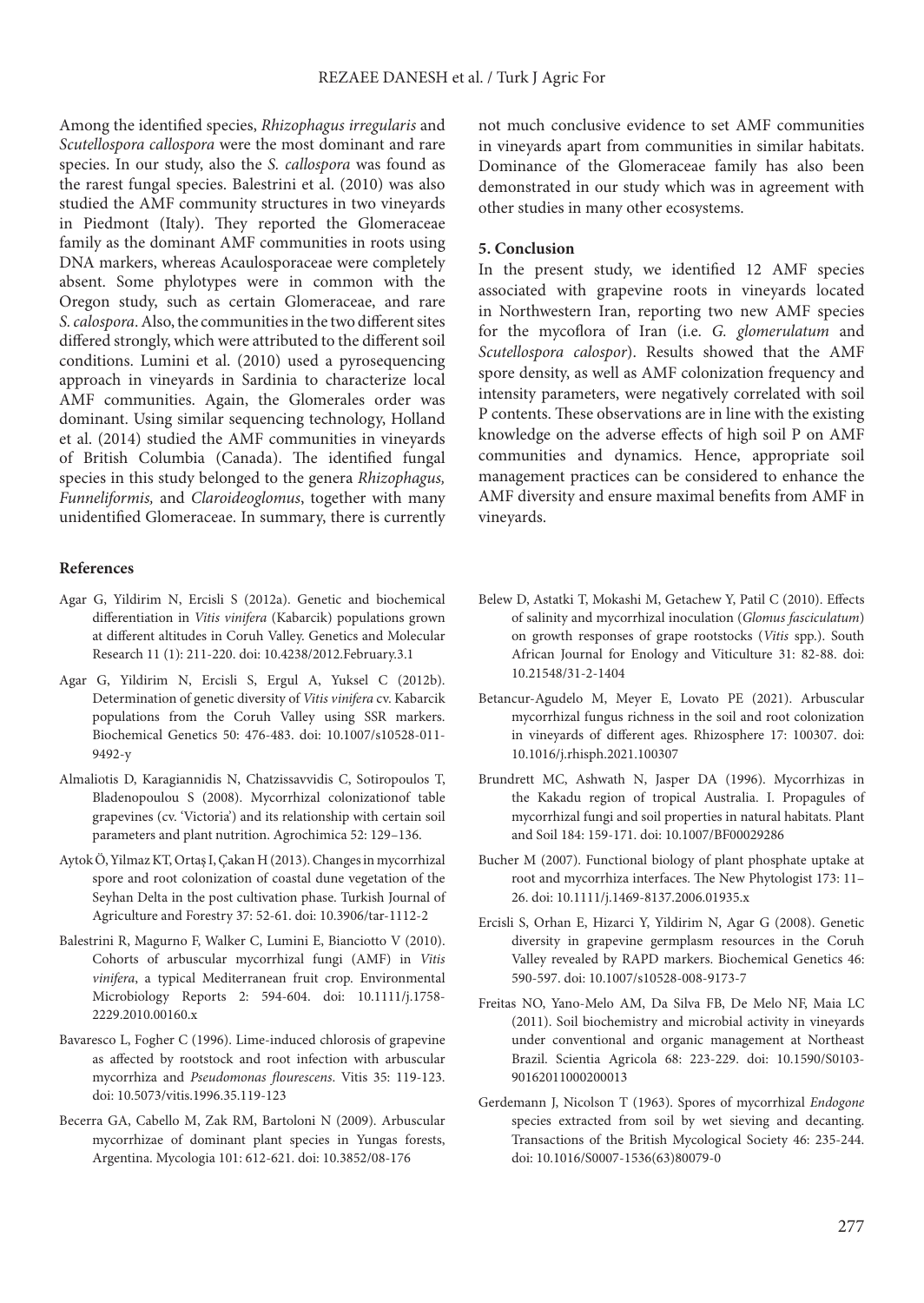- Goltapeh EM, Danesh YR, Prasad R, Varma A (2008). Mycorrhizal fungi: what we know and what should we know? In: Varma A (editor). Mycorrhiza*.* 3rd ed. Springer-Verlag, Berlin, Heidelberg, pp. 3-27.
- Guilford JP (1973). Fundamental Statistics in Psychology and Education. McGraw-Hill, New York, USA.
- Halder M, Dhar PP, Nandi NC, Akhter S (2015). Arbuscular mycorrhizal colonization in some plant species and relationship with the soil properties in the BCSIR campus of Chittagong, Bangladesh. Research Journal of Biotechnology 10: 51-57.
- Hindumathi A, Reddy BN (2016). Dynamics of arbuscular mycorrhizal fungi in the rhizosphere soils of safflower from certain areas of Telangana. Indian Phytopathology 69: 67-73.
- Holland TC, Bowen P, Bogdanoff C, Hart MM (2014). How distinct are arbuscular mycorrhizal fungal communities associating with grape-vines? Biology and Fertility of Soils 50: 667–674. doi: 10.1007/s00374-013-0887-2
- Isobe K, Aizawa E, Iguchi Y, Ishii R (2007). Distribution of arbuscular mycorrhizal fungi in upland field soils of Japan. 1. Relationship between spore density and the soil environmental factor. Plant Production Science 10: 122-128. doi: 10.1626/pps.10.122
- Kara Z, Sabir A, Duman S (2011). Effects of mycorrhizal applications on vegetative development of grape cuttings. Bulletin of University of Agricultural Sciences and Veterinary Medicine Cluj-Napoca: Horticulture 68: 269-270. doi: 10.15835/ BUASVMCN-HORT:7083
- Karaarslan E, Uyanöz R (2011). Occurrence of arbuscular mycorrhizal fungi in some native plants grown on saline soils around the lake Tuz in Turkey and its relations with some physical and chemical properties of soil. Scientific Research and Essays 6: 4238-4245. doi: 10.5897/SRE11.331
- Karagiannidis N, Nikolaou N, Ipsilantis I, Zioziou E (2007). Effects of different N fertilizers on the activity of *Glomus mosseae* and on grapevine nutrition and berry composition. Mycorrhiza 18: 43–50. doi: 10.1007/s00572-007-0153-2
- Kivlin SN, Hawkes CV, Treseder KK (2011). Global diversity and distribution of arbuscular mycorrhizal fungi. Soil Biology and Biochemistry 43: 2294-2303. doi: 10.1016/j.soilbio.2011.07.012
- Linderman RG, Davis EA (2001). Comparative response of selected grapevine rootstocks and cultivars to inoculation with different mycorrhizal fungi. American Journal of Enology and Viticulture 52: 8-11.
- Lumini E, Orgiazzi A, Borriello R (2010). Disclosing arbuscular mycorrhizal fungal biodiversity in soil through a land-use gradient using a pyrosequencing approach. Environmental Microbiology 12: 2165–2179. doi: 10.1111/j.1462- 2920.2009.02099.x
- Meyer AH, Botha A, Valentine AJ, Archer E, Louw PJE (2005). The Occurrence and infectivity of arbuscular mycorrhizal fungi in inoculated and uninoculated rhizosphere soils of two-year-old commercial grapevines. South African Journal of Enology and Viticulture 26: 90-94. doi: 10.21548/26-2-2123
- Mirzaei J, Moradi M (2017). Relationships between flora biodiversity, soil physiochemical properties, and arbuscular mycorrhizal fungi (AMF) diversity in a semi-arid forest. Plant Ecology and Evolution 150: 151-159. doi: 10.5091/plecevo.2017.1249
- Moradi M, Shirvany A, Matinizadeh M, Etemad V, Naji HR et al. (2015). Arbuscular mycorrhizal fungal symbiosis with *Sorbus torminalis* does not vary with soil nutrients and enzyme activities across different sites. IForest 8: 308-313. doi: 10.3832/ifor1236-008
- Motosugi H, Yamamoto Y, Naruo T, Kitabyashi H, Ishi T (2002). Comparison of the growth and leaf mineral concentrations between three grapevine rootstocks and their corresponding tetraploids inoculated with an arbuscular mycorrhizal fungus *Gigaspora margarita*. Vitis 41: 21-25.
- Nikolaou N, Angelopoulos K, Karagiannidis N (2003). Effects of drought stress on mycorrhizal and non-mycorrhizal Cabernet Sauvignon grapevine grafted onto various rootstocks. Experimental Agriculture 39: 241-252. doi: 10.1017/ S001447970300125X
- Oehl F, Sieverding E, Ineichen K (2005). Community structure of arbuscular mycorrhizal fungi at different soil depths in extensively and intensively managed agroecosystems. The New Phytologist 165: 273–283. doi: 10.1111/j.1469- 8137.2004.01235.x
- Ortas I, Akpinar C (2006). Response of kidney bean to arbuscular mycorrhizal inoculation and mycorrhizal dependency in P and Zn deficient soils. Acta Agriculturae Scandinavica, Section B - Soil & Plant Science 56: 101–109. doi: 10.1080/09064710510029196
- Ozdemir G, Akpinar C, Sabir A, Bilir H, Tangolar S et al. (2010). Effect of inoculation with mycorrhizal fungi on growth and nutrient uptake of grapevine genotypes (*Vitis* spp.). European Journal of Horticultural Science 75: 103-110.
- Palta Ş, Öztürk M, De Souza TAF (2018). Native arbuscular mycorrhizal fungal community composition from Bartin province, Turkey. Applied Ecology and Environmental Research 16: 3019-3033. doi: 10.15666/aeer/1603\_30193033
- Philips JM, Hayman DS (1970). Improved procedures clearing root and staining parasitic and vesicular-arbuscular mycorrhizal fungi for rapid assessment of infections. Transactions of the British Mycological Society 55: 158-161. doi: 10.1016/S0007- 1536(70)80110-3
- Purin S, Klauberg-Filho O, Sturmer SI (2006). Mycorrhizae activity and diversity in conventional and organic apple orchards from Brazil. Soil Biology and Biochemistry 38: 1831-1839.
- Rezaee Danesh Y (2013). Study on status of arbuscular mycorrhizal fungi associated with barley in Damghan region, Iran. Iranian Plant Protection Research 26: 437-449. doi: 10.22067/JPP.V26I4.18432
- Robinson-Boyer L, Grzyb I, Jeffries P (2009). Shifting the balance from qualitative to quantitative analysis of arbuscular mycorrhizal communities in field soils. Fungal Ecology 2: 1-9. doi: 10.1016/j.funeco.2008.11.001